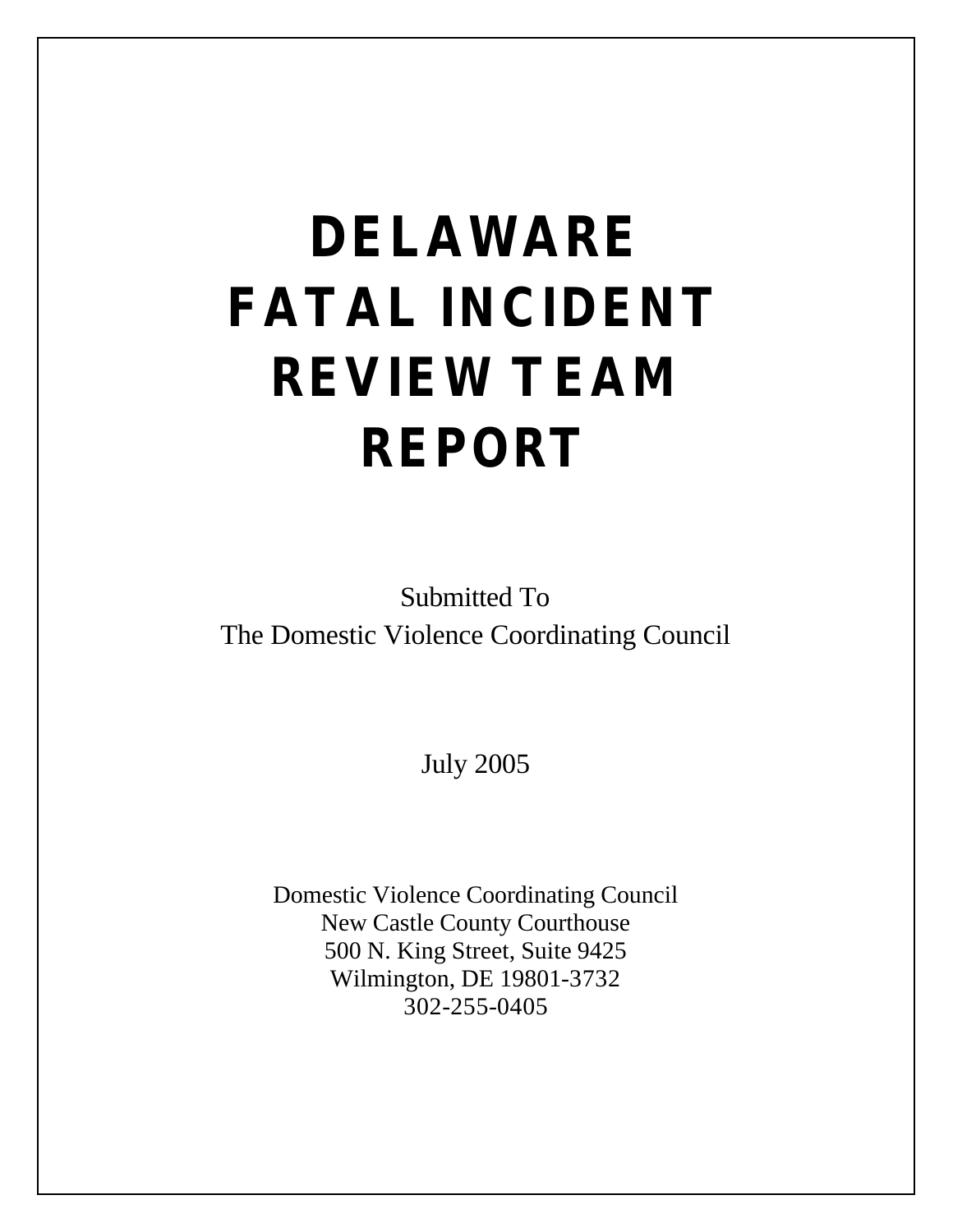### **Introduction**

In June 1996, Governor Thomas R. Carper signed into law the Domestic Violence Fatal Incidents Review Act, **Appendix I**.

This legislation, which was written by the Domestic Violence Coordinating Council, established a Fatal Incident Review Team to investigate and review the facts and circumstances of all domestic violence related fatalities occurring in Delaware.

The Fatal Incident Review Team is tasked with conducting a thorough, interagency review of every death that occurs as a result of domestic violence in Delaware. Any death that occurs as a result of domestic violence should be considered per se as avoidable and therefore should be thoroughly examined. Although the domestic violence fatality reviews are retrospective in nature, their purpose is prospective.

The ultimate purpose of reviewing domestic violence fatalities is to try to reduce the incidence of such deaths in the future. By conducting system audits of state agencies and private organizations that had contact with the deceased victim or the alleged perpetrator, the system's response to domestic violence cases may be improved. Steps may be taken to prevent future deaths and injuries, including changes in individual organization's policies and procedures, and to generate information for intervention, prevention, public policy development, and education.

The Review Team members are dedicated professionals who come together openly and honestly to ask tough questions of their own and other agencies. The reviews focus on identifying trends and obstacles in service delivery, assessing the adequacy of agency interventions, and, most importantly, developing meaningful recommendations aimed at improving the system and preventing future injury and death.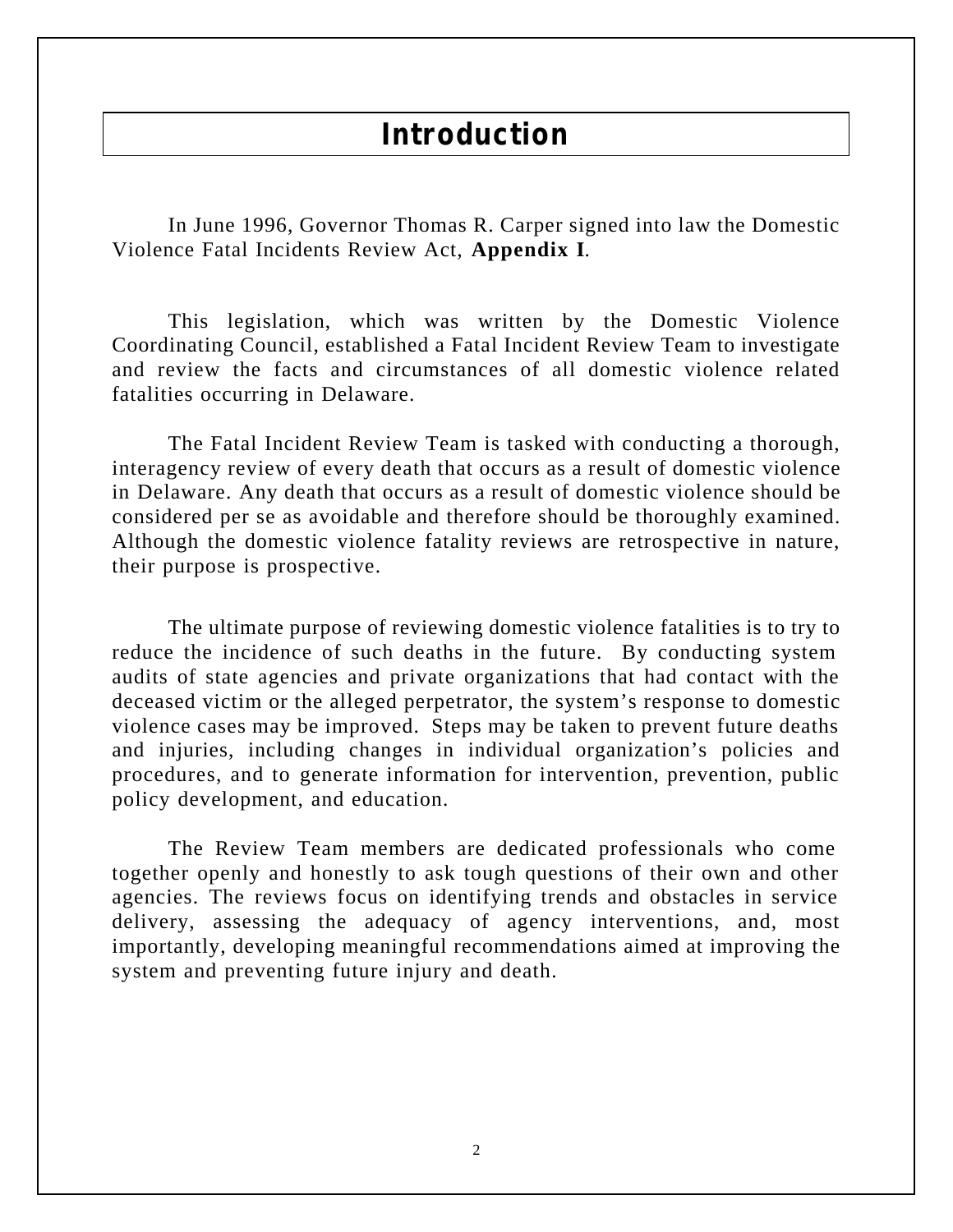# **Membership**

Membership on the Fatal Incident Review Team is prescribed by statute and includes the following core members or their designee:

**Co-Chairs - two members of the Domestic Violence Coordinating Council elected by the Council the Attorney General the Director of the Division of Family Services the Chair of the Domestic Violence Task Force the Chief Judge of the Family Court the Chief Magistrate of the Justice of the Peace Courts a law enforcement officer to be appointed by the Delaware Police Chief's Council** 

The Review Team also invites other relevant persons to serve on an ad hoc basis and participate as full members of the Team for a particular case. These persons include but are not limited to private attorneys, public defenders, therapists, victim service workers, caseworkers, and representatives from other relevant agencies.

 Team members or their designee are responsible for providing information from their agency or discipline, specific to the case under review. Panel members also serve as a resource by providing general information regarding their agency or discipline such as explanation of legal issues, types of services available for victims or overview of court procedures.

### **Confidentiality Requirements**

The confidentiality of the review process and all records of each review must be maintained. Therefore, the enabling legislation provides that the review process and any records created therein are exempt from the provisions of the Freedom of Information Act. All records of the reviews are confidential and kept in the Council office. These records may only be used by the Coordinating Council in the exercise of its proper function. **Appendix II**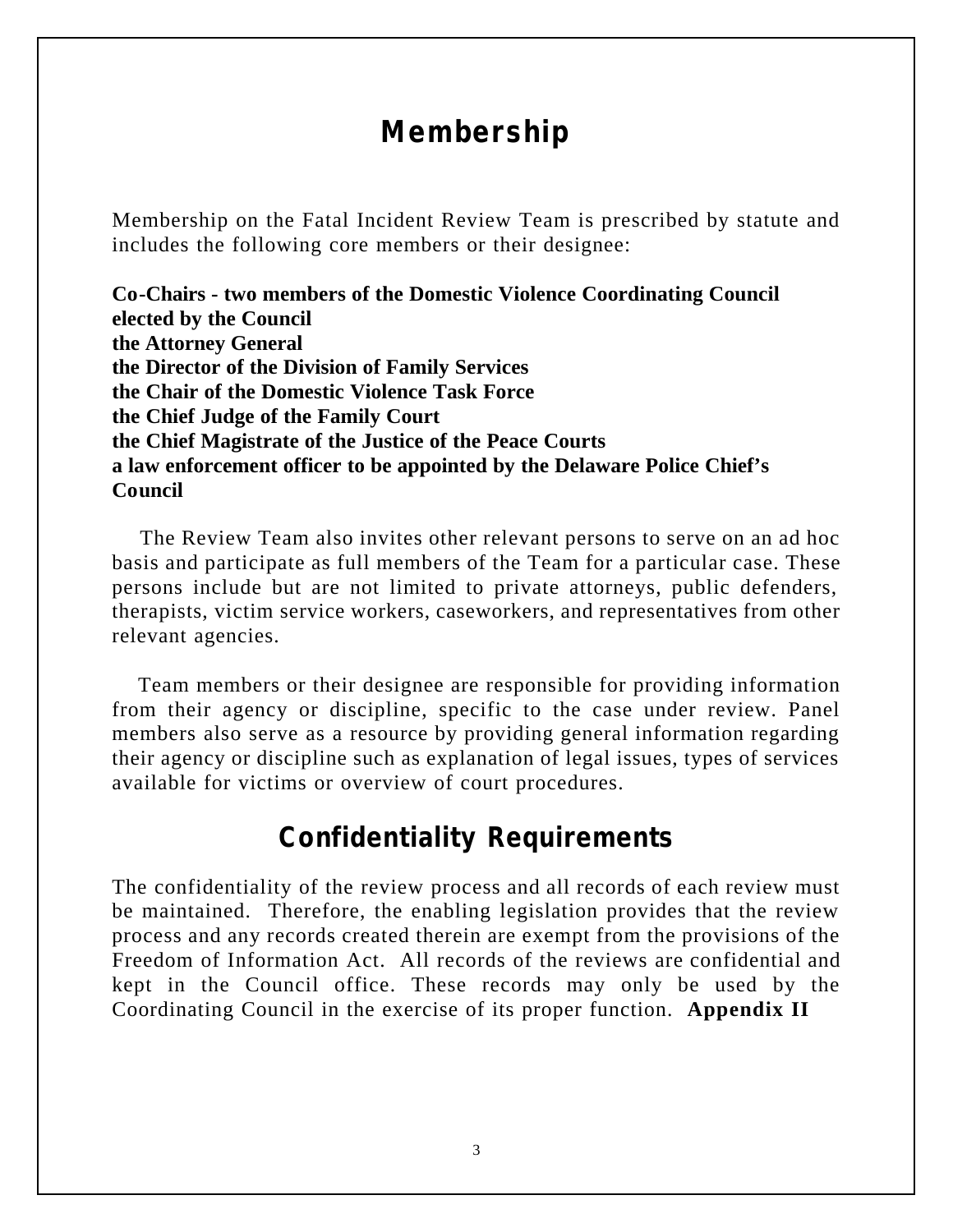# **Review Team Members & Participants**

### Co-Chairs

**Cynthia M. Boehmer***,* Program Director, People's Place II, Inc. **Honorable Vincent J. Poppiti***,* Domestic Violence Coordinating Council

### Members and Participants

**Honorable M. Jane Brady**, Attorney General **Carlyse V. Giddins,** Director, Division of Family Services, Department of Services for Children, Youth and Their Families **Mary Davis***,* Chair, Domestic Violence Task Force **Honorable Chandlee Johnson Kuhn***,* Chief Judge Family Court **Honorable Patricia Griffin***,* Chief Magistrate Justice of the Peace Courts **Chief Michael Capriglione**, Delaware Police Chief's Council **Diane Coffey Walsh**, Attorney General's Office **Christina Showalter**, Attorney General's Office **Marsha Epstein White**, Attorney General's Office **Cindy Mercer**, Child Inc., Domestic Violence Shelter **Debbie Reed**, Delaware State Police, Victim Services **James P. Fraley**, Delaware State Police **Harry Downes**, Delaware State Police **Phillip Hill, New Castle County Police Department Elaine Aviola**, New Castle County Police Department **Alan Grinstead**, Probation and Parole **Joseph Paesani***,* Department of Correction **Linda Shannon**, Division of Family Services **JoAnn Bruch**, Division of Family Services **Kevin Odwin**, Division of Family Services **Leann Summa**, Family Court **John Betts,** Justice of the Peace Courts **Anna Lewis**, Justice of the Peace Courts

### Staff

**Bridget V. Poulle**, Domestic Violence Coordinating Council

### **Review Team Data**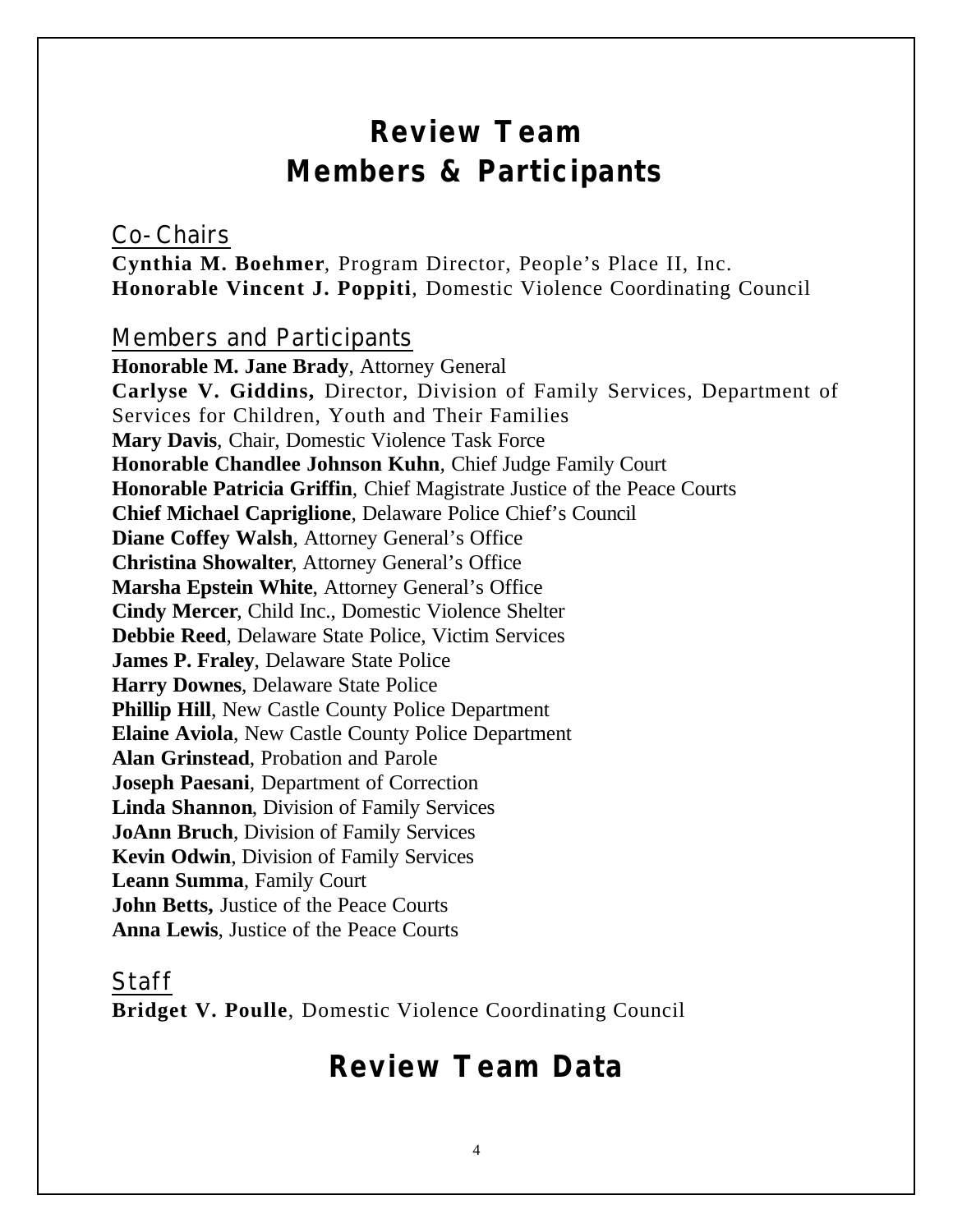The Fatal Incident Review Team has adapted a broad definition of domestic violence, similar to that used by the Department of Justice, to ensure that no domestic violence fatality escapes review. The team reviews fatalities, which occur between family members such as parent and child, and siblings and intimate partner relationships including; husband and wife, ex-husband and wife, intimate cohabitants and former intimate cohabitants, dating couples and former dating couples and parties with a child in common. The perpetrator and victim may be of the same sex.

The information contained in this report is based on cumulative data collected from fifty cases, which occurred over a period of several years. The fatalities occurred between 1997 and 2004, however not all of the cases that occurred during that time appear in this report.

The 50 cases contained in this report resulted in a total of 70 deaths. The deaths include homicide, suicide, and perpetrator suicide, those cases where the perpetrator kills the victim and then commits suicide.

# **50 Fatal Incident Cases**

# **70 Deaths**

| <b>Homicide Victims</b> | <b>Suicide/Undetermined   Perpetrator Suicides</b><br><b>Victims</b> | <b>Following Homicide</b> |
|-------------------------|----------------------------------------------------------------------|---------------------------|
| 50                      |                                                                      | 17                        |

# **50 Fatal Incident Cases**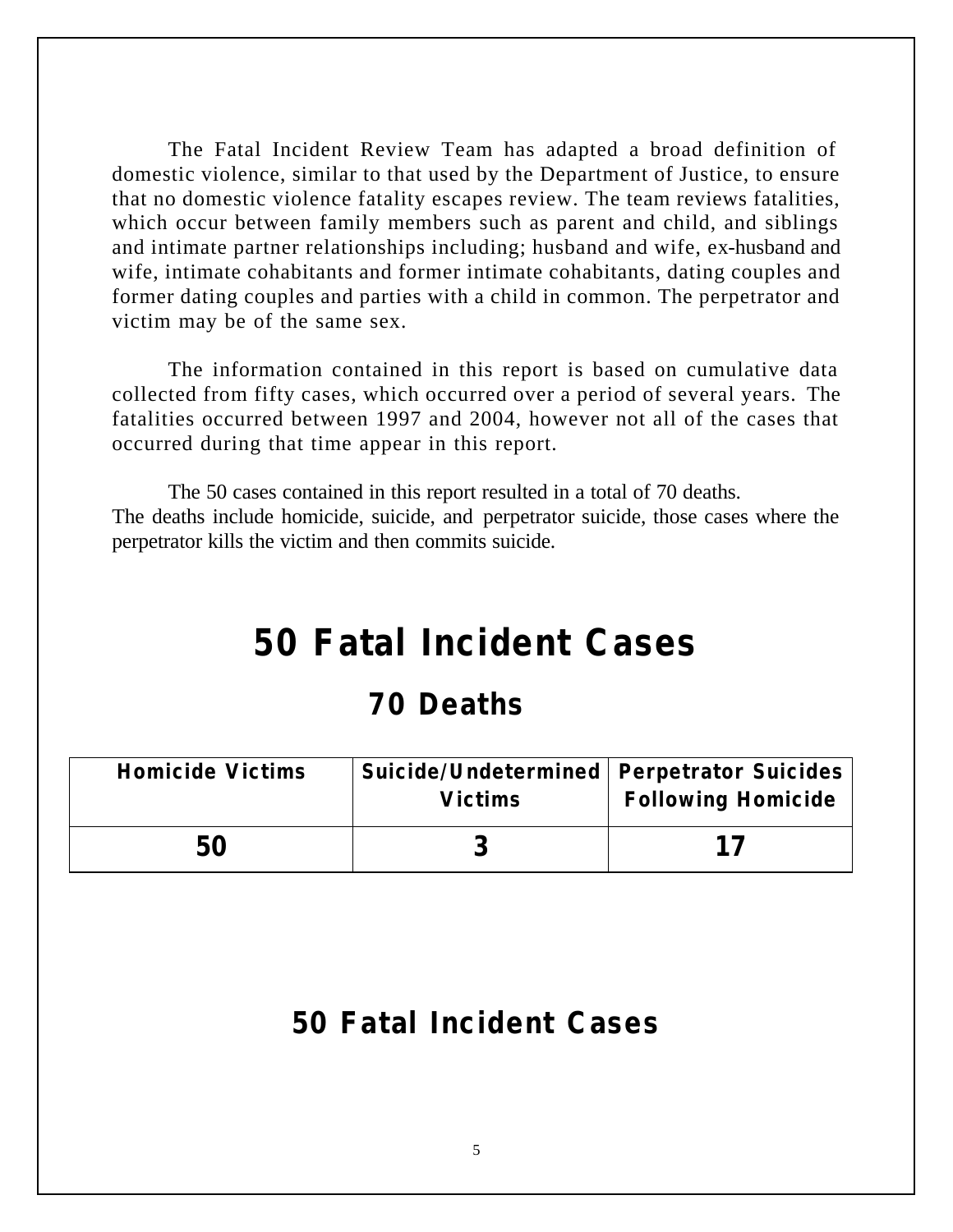

 Of the 70 deaths included in this report, 50 were the result of homicide. Of the 50 homicide victims, 37 (74%) were females and 13 (26%) were males.

### **Suicide/Undetermined Victim Gender**

Of the total 70 deaths, 2 deaths resulted from suicide. In 1 case the manner of death, homicide or suicide was undetermined. In all 3 of these cases the victims had a significant history of abuse by their partners. All 3 of these victims were female.

### **Murder/Suicide Perpetrator Gender**

Of the 70 deaths included in this report, 17 were murder/suicide perpetrators who killed the victim and then killed themselves. Of the 17 murder/suicide perpetrators, 15 (88%) were male and 2 (12%) were female.

### **Murder/Suicide Perpetrator Gender**

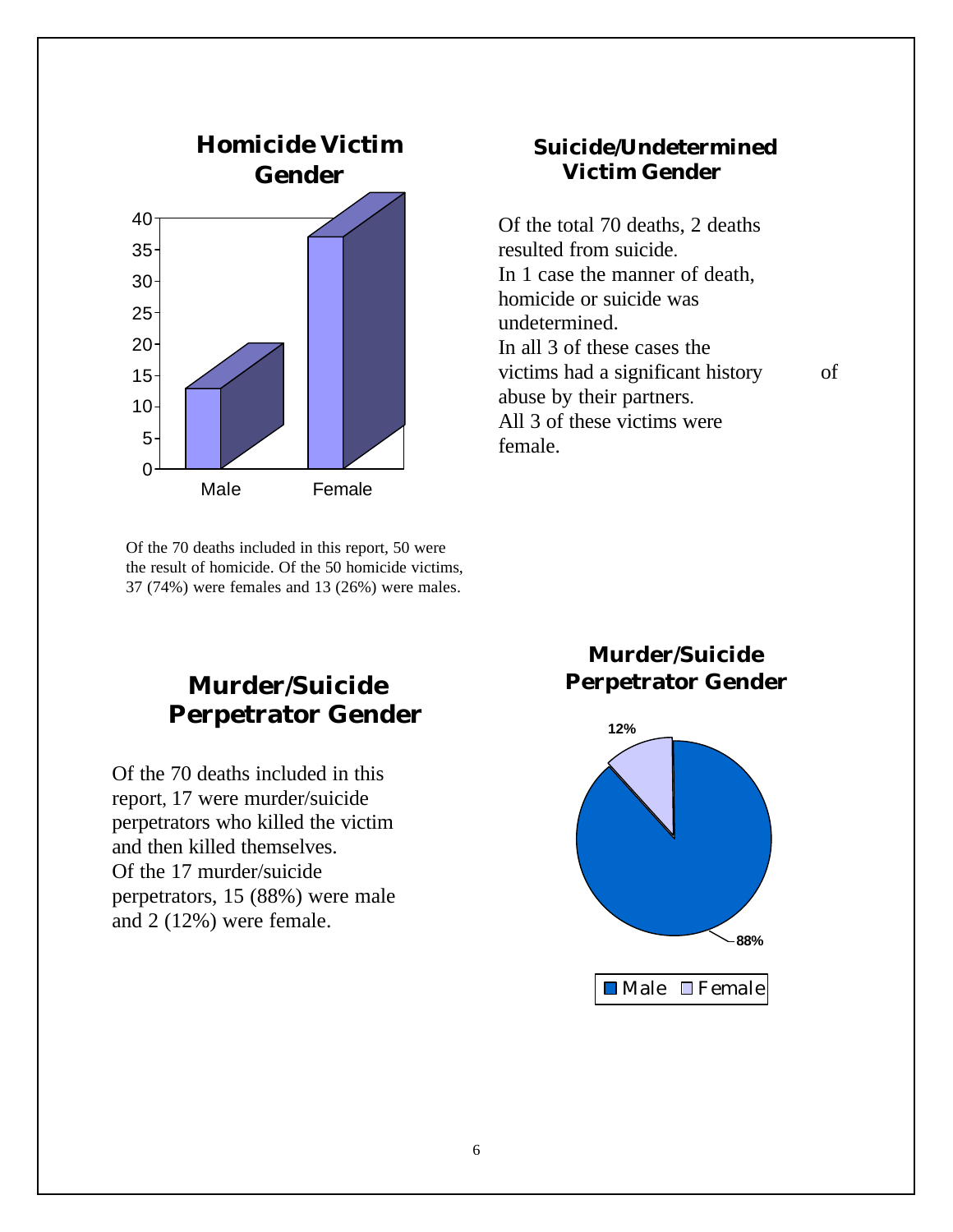

The 50 cases in this report included a total of 47 perpetrators. Of the 47 perpetrators, 36 (77%) were male and 11 (23%) of the perpetrators were female.

Thirty-two (68%) of the of the 47 perpetrators were Caucasian, 13 (28%) of the perpetrators were Black, and 2 (4% ) of the perpetrators were Hispanic.



 The age group 36-45 had the highest number of homicide perpetrators for both genders. Of the 11 female perpetrators 5 or 45% fell within that age group and of the 36 male perpetrators, 14 or 39% were between the age of 36-45.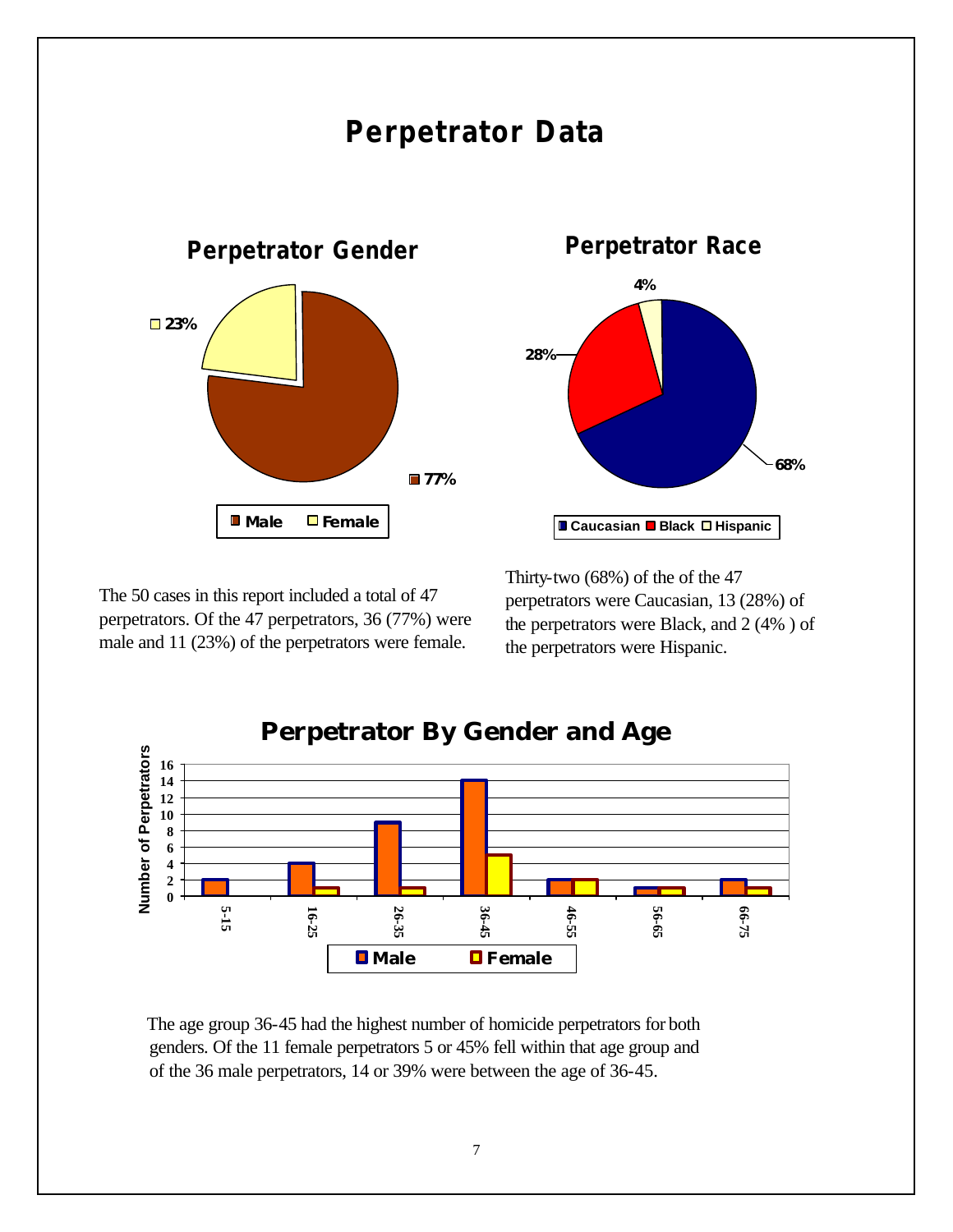# **Perpetrators Criminal History Prior Criminal History No Prior Criminal History 32% Prior Criminal History 68%** 32 or 68% of the domestic violence homicide perpetrator had a prior criminal history. 15 or 32% of the domestic violence homicide perpetrators had no prior criminal history. **Prior Assault Arrests No prior arrests on assault charges 40% Prior arrests for assault 60%** 28 or 60% of the perpetrator's had a prior arrest for assault. 19 or 40% of the perpetrators had no prior arrests on assault charges. **Prior DV Offense Arrests No prior DV arrest 57% Prior DV arrest 43%** 20 (43%) of the homicide perpetrators had a prior arrest for dv offenses.

27 or 57% of the homicide perpetrators had no prior arrests for DV offenses.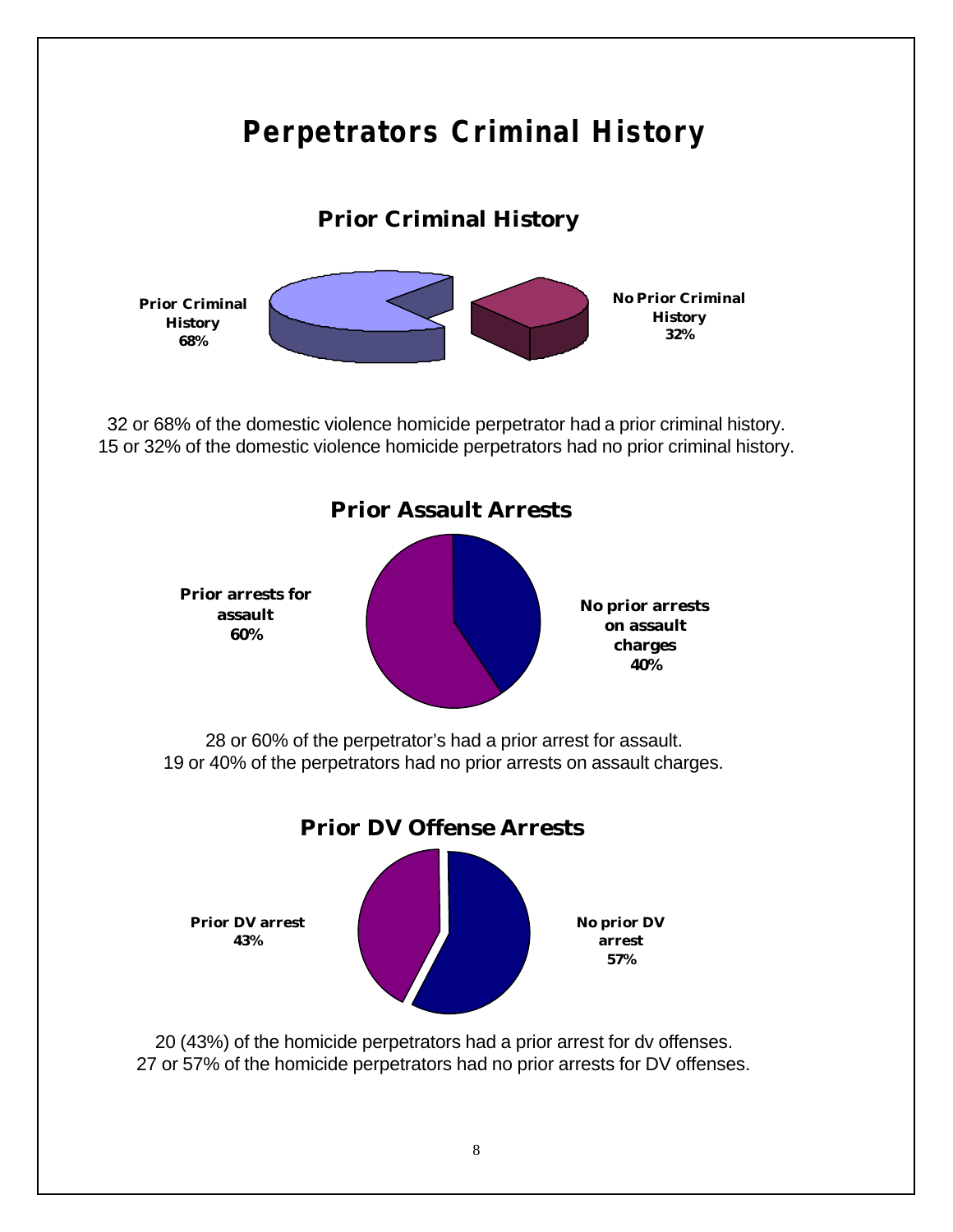# **Homicide Victims Relationship To Offender**





Forty of the fifty homicide victims (80%) had an intimate relationship with the offender. The victim relationships to offender included 16 Wives, 4 Husbands, 15 Girlfriends, and 5 Boyfriends.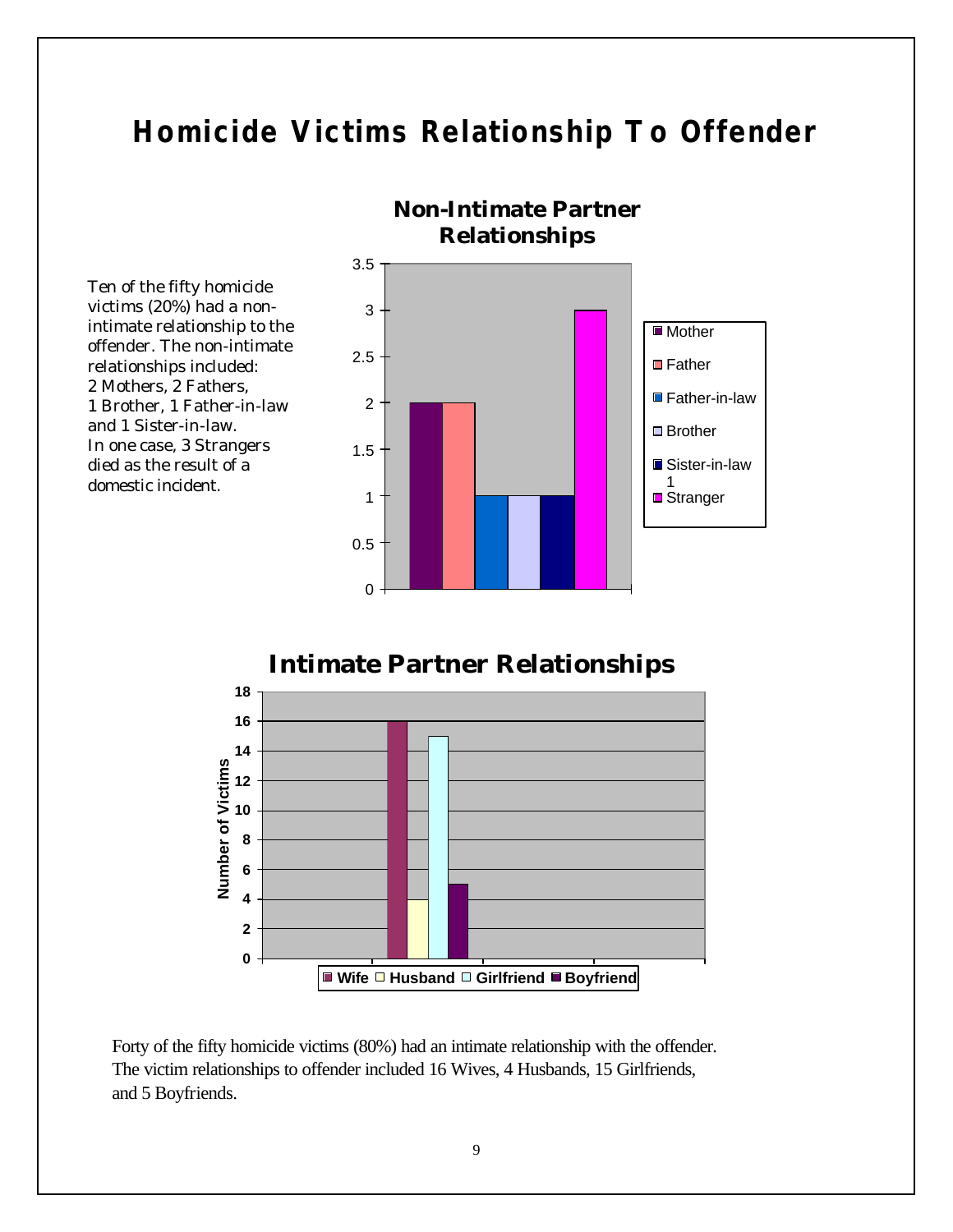# **Victim Demographics**

### **Victim Gender**



This report contains data from fifty cases, which resulted in seventy deaths. The victim deaths include homicide victims, victims (with a history of being abused) who committed suicide and 1 victim whose manner of death, homicide or suicide was undetermined. Of the fifty-three victim deaths, 38 (72%) of the victims were female and 15 (28%) were male.

### **Victim by Race and Gender**



**Females** – of the thirty- eight female victims in this report, 30 (79%) were Caucasian, 6 (16%) were Black, 1 (2.5%) victim was Asian and 1 (.2.5%) was Hispanic. The total percentage of female victims was 72%. **Males** – Of the fifteen male victims in this report, 8 (53%) were Caucasian, 6 (40%) were Black

males and 1 victim (7%) was Hispanic. The total percentage of male victims was 28%.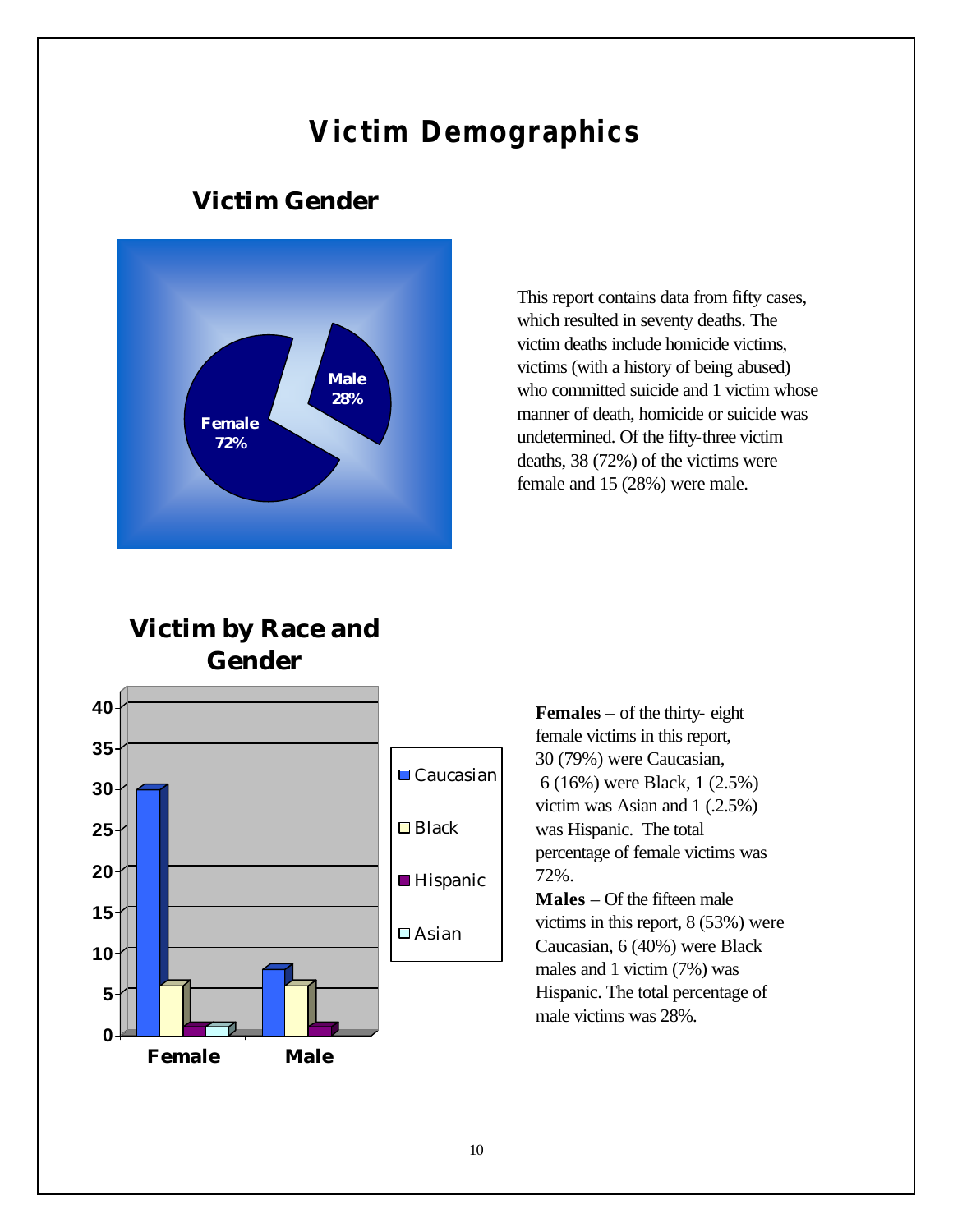

Of the fifty-three victims, 1 was between the ages of five and fifteen; 3 were between the ages of sixteen and twenty-five, 17 (32%) were between the ages of twenty-six and thirty-five, 19 (36%) were between the ages of thirty-six and forty-five, 2 victims were between the ages of forty-six and fiftyfive, 7 victims (13%) were between the ages of fifty-six and sixty-five, 2 victims were between sixty-six and seventy-five and 2 victims were seventy-six to eighty-five.

In  $26(52%)$  of the fifty cases, the incident occurred at the parties shared home. Ten (20%) occurred in the victim's home, 4 (8%) of the incidents occurred in the a car, street, or parking lot, 3 occurred at the perpetrator's home, 3 at the victim's place of employment, 2 at a motel and 2 occurred in the category of other, home of friend or boyfriend.

# **Location of Incident**

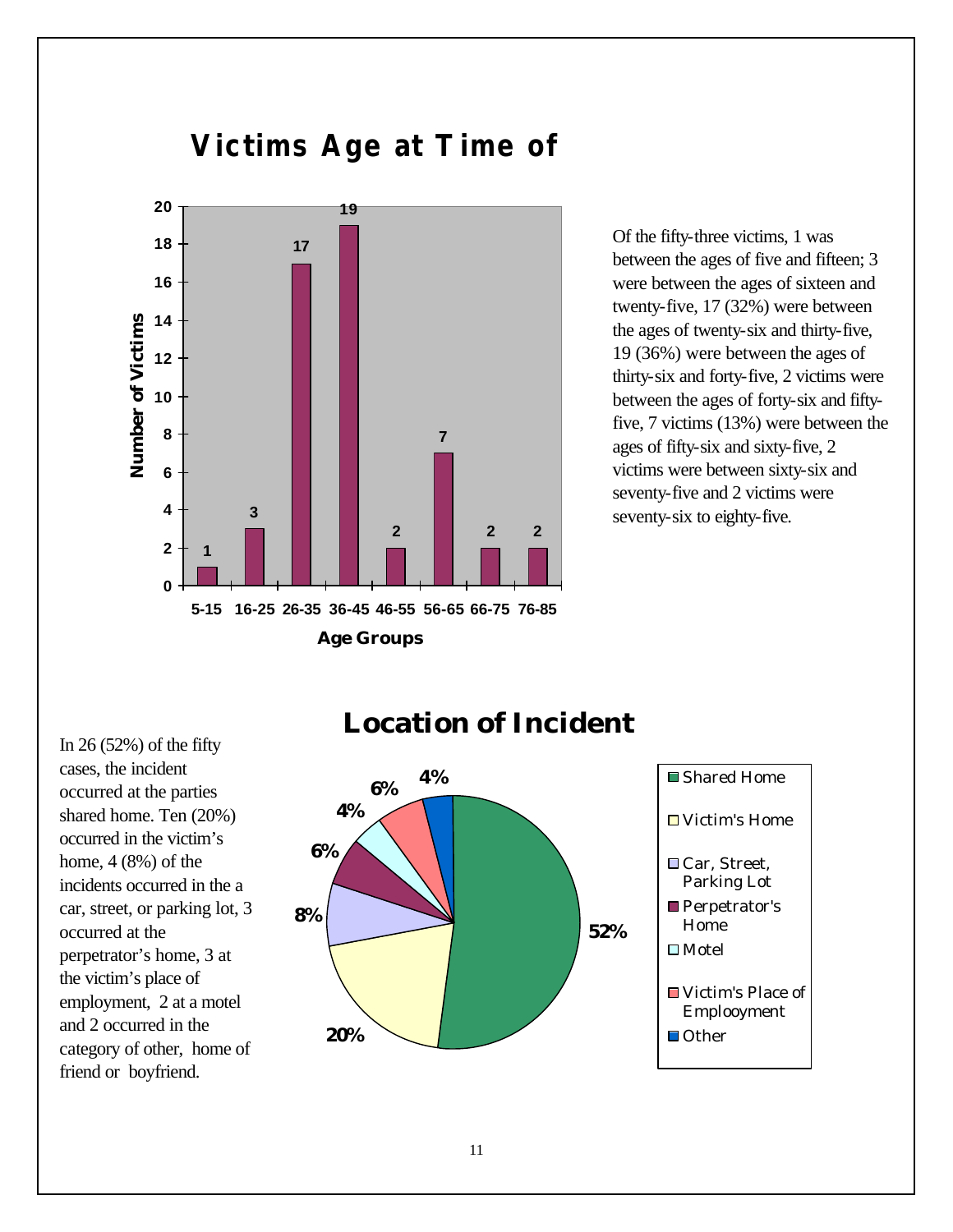

Of the seventy deaths in this report, 39 resulted from gunshot wounds, 12 were the result of stabbing, 6 deaths occurred as the result of strangulation, stabbing and blunt force trauma, 5 deaths resulted from strangulation, 3 deaths resulted from arson, 2 were caused by blunt force trauma, 2 deaths resulted from drug overdose, and 1 death resulted from hanging.



Of the seventy deaths included in this report, 50 occurred as the result of murder, 17 of the deaths were perpetrator suicides following murder, 2 deaths were suicides (where the victim had a history of being abused), and in 1 case the manner of death (homicide or suicide) was undetermined.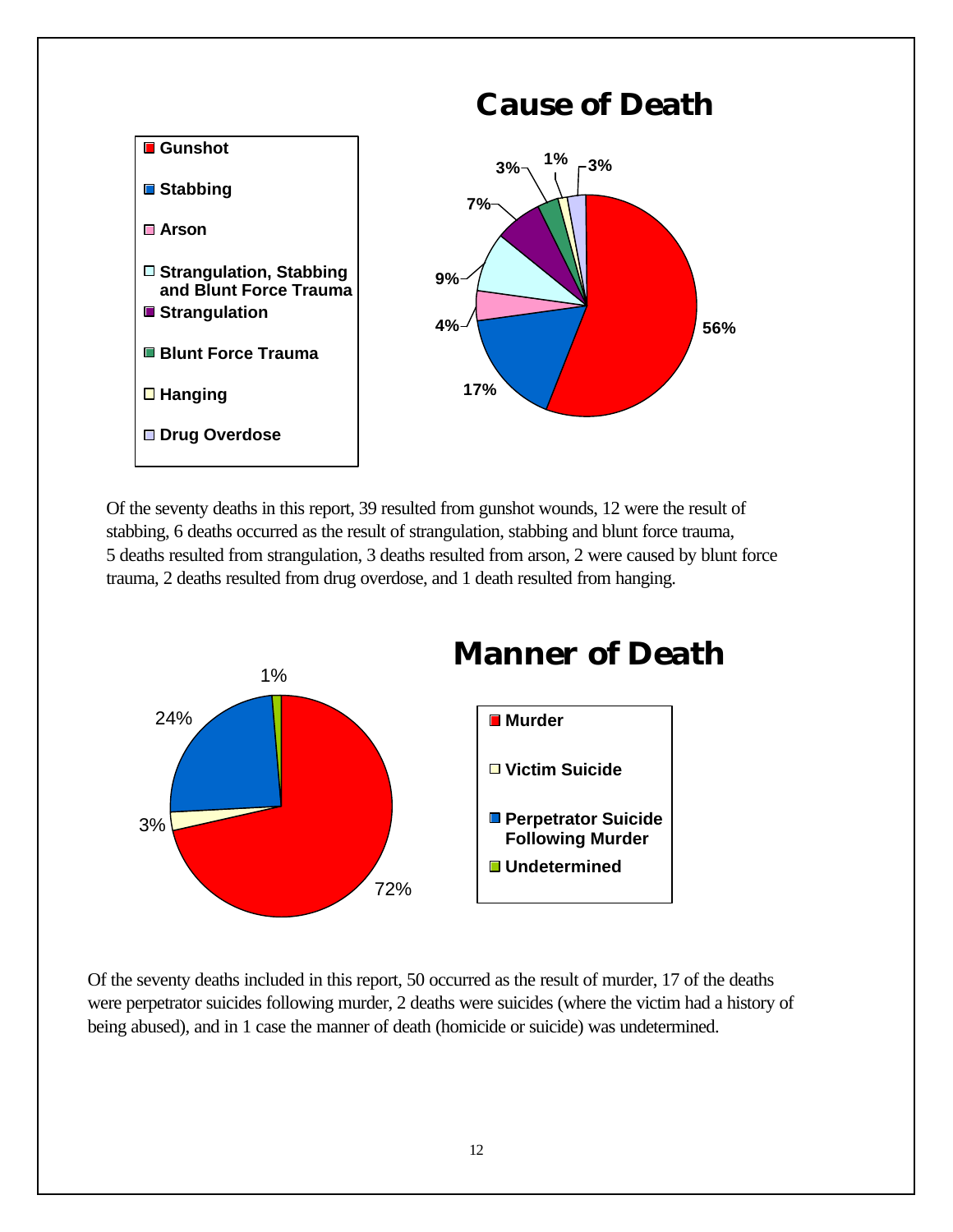# **Accessing the System**

#### **LAW ENFORCEMENT**



The victim's prior contact with victim's services includes contact made with domestic violence shelters, victim services or advocacy programs. Records indicate there was prior victim contact with services in only 10 (20%) of the fifty cases.

Victim's contact with police was defined by the victim reporting abuse by a current or previous partner, or family member, or police records of prior domestic incidents. Of the fifty cases in this report, the victim had prior contact with law enforcement in 23 (46%) of the cases.

#### **VICTIM SERVICES**



#### **COURTS**



#### **Victims with Protection From Abuse (PFA) Orders**

Of the fifty cases in this report, victims did not have Protection From Abuse Orders in 44 of the cases.

In 5 of the cases there was an Active PFA at the time of the fatality. In 1 case, the victim had a PFA that had expired several years earlier.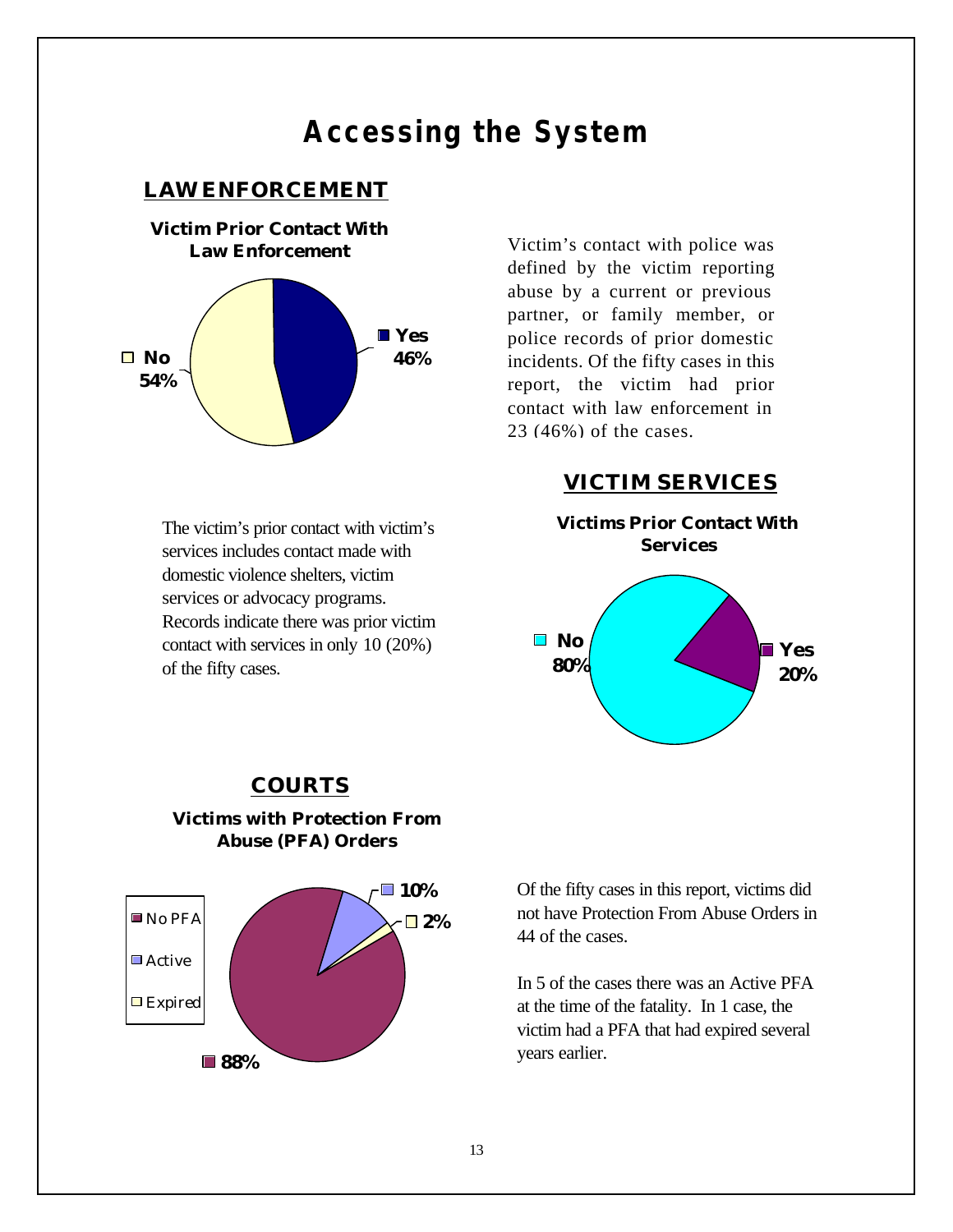# **Recommendations for Improving the System**

The ultimate purpose for reviewing domestic violence fatalities is to prevent such deaths in the future. The reviews focus on identifying obstacles in service delivery, assessing the adequacy of system intervention and most importantly**,** developing recommendations aimed at improving the system response and preventing future domestic violence deaths in Delaware.

In October 2004, Review Team Recommendations were sent to relevant agencies and organizations throughout the State. Responses to the recommendations were received from state and local government and non-profit organizations.

We thank the participating agencies for their thoughtful consideration of the recommendations, for their cooperation in responding to them and for their efforts to implement the changes.

### **Community Level Recommendations**

**The Corporate Citizen Initiative Committee should create a notice and a means for distributing the notice in utility bills, encouraging people to call 911 to report incidents of domestic violence.**

**Action Steps/Response** – The Attorney General sent letters to the president's and CEO's of 8 utility companies informing them of the model domestic violence in the workplace policy and asking that they include a copy of the Safety Plan in statements to customers in Delaware.

**Delaware domestic violence agencies should implement an ongoing public awareness campaign on the dangers of violent and abusive relationships.**

**Action Steps/Response –** The Delaware Coalition Against Domestic Violence is engaged in ongoing public awareness activities including; media outreach, display of the Silent Witness Project at community events, public service announcements, outreach to men, statewide trainings and conferences**.**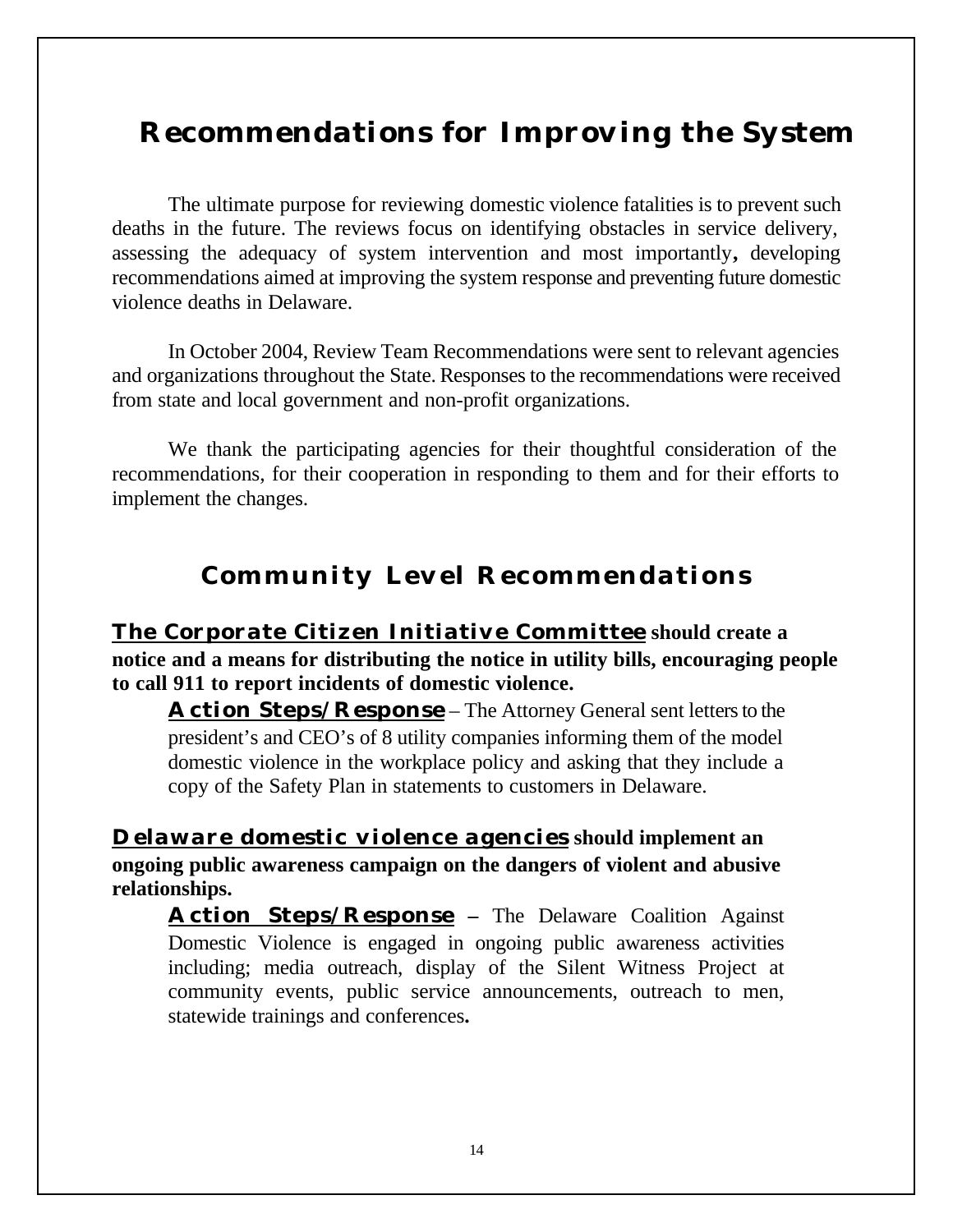# **System Level Recommendations**

**The Delaware Justice Information System should create some type of automatic notice that appears during a criminal history check, when there is an active Protection From Abuse Order.**

**Action Steps/Response -** The **Delaware Criminal Justice Information System (DELJIS)** Web Charge Summary does contain a flag that indicates if an individual has an active Protection From Abuse Order. DELJIS has been working to ensure this flag prints on all agency's views of the charge summary. This flag is linked to the individual's State Bureau of Identification number**.** 

**The Courts should conduct a criminal background check and a review of custody, visitation, and Protection From Abuse Orders prior to modifying bail conditions.**

**Action Steps/Response –** When a party seeks to modify a condition of bail in **Family Court,** the court considers as a matter of course, the terms of existing Family Court orders and the criminal history of the party whose bail conditions are sought to be modified.

**The Court of Common Pleas** gives added attention to those cases in which domestic violence is alleged, these and most other cases are transferred from Justice of the Peace Courts where bail is set. A record review conducted at bail proceedings by CCP includes whether a Protection From Abuse Order exists or whether there were any previous PFA's however, most often the Court does not have available documents, which outline custody or visitation orders.

**Superior Court** usually receives criminal background checks from Pretrial Services prior to modifying bail conditions. Information on Custody, visitation, and Protection From Abuse Orders are part of Family Courts data system, a system to which Superior Court does not have access**.**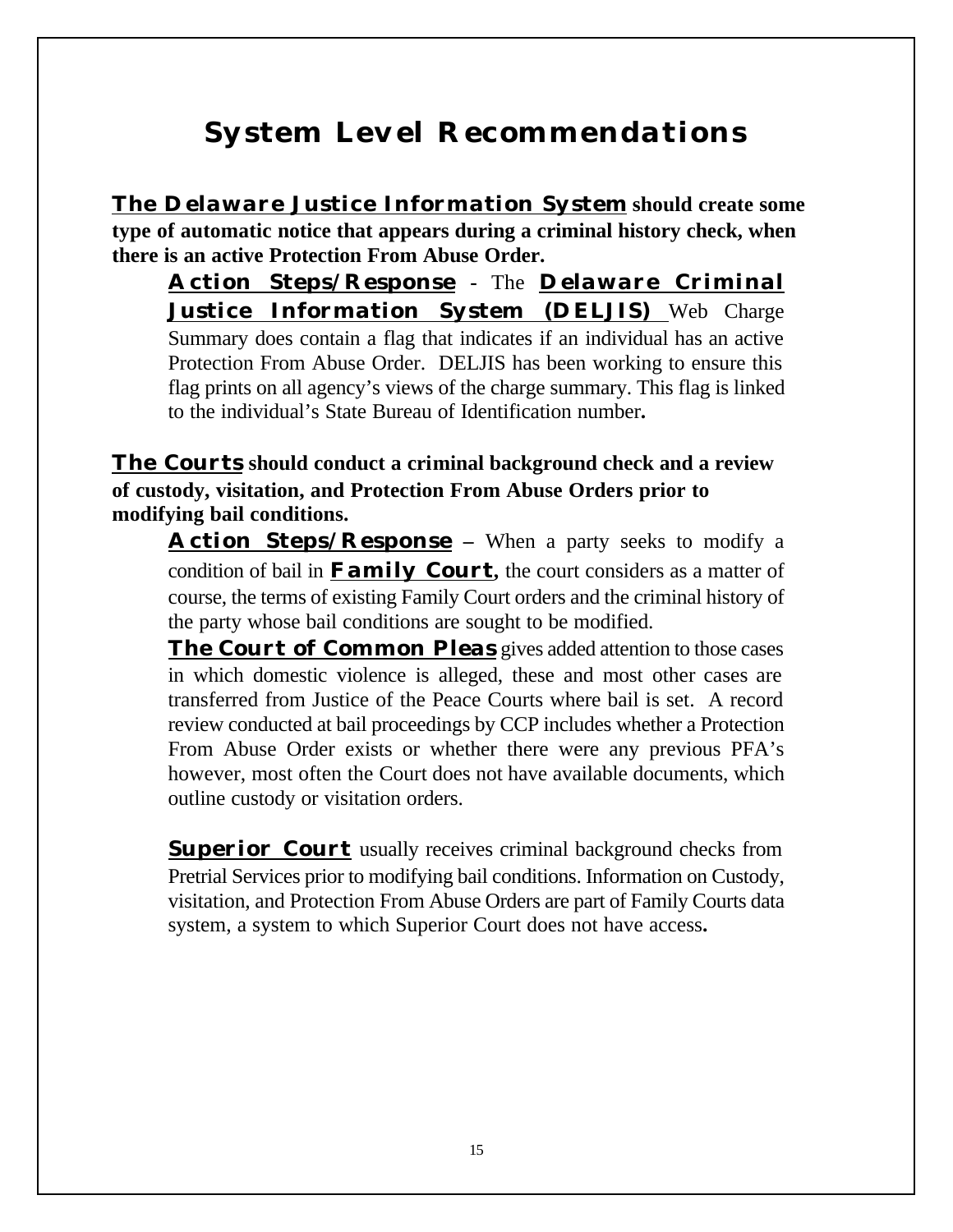# **System Level Recommendations**

**In custody evaluation cases which occur as the result of a domestic violence murder/suicide, the Court should screen parties seeking custody for history of sexual assault and domestic violence.**

**Action Steps/Response -** In 2004, the General Assembly amended Section 722 of Title 13 directing the Family Court to consider "the criminal history of any party or any other resident of the house-hold including whether the criminal history contains pleas of Guilty of no contest or a conviction of a criminal offense' in determining the best interests of the child for purposes of deciding Custody issues. Any history of sexual assault or domestic violence that rose to the level of a criminal action would be captured by this statutory consideration**.**

**Improved coordination among Law Enforcement, Attorney General's Office, and the Courts in working toward evidence-based prosecution.**

**Action Steps/Response –** The **Delaware State Police** recruits attending the Delaware State Police Academy receive 16 hours of domestic violence training which includes the subject of evidence-based prosecution. The Delaware State Police added training on the subject of evidence-based prosecution for recruits and officers over eight years ago. DSP received Polaroid cameras in 2000 and 2003 which are available to assist in the investigation & prosecution of domestic violence cases**.** 

The **City of Wilmington (Wilmington Police Department**) sent several officers to the APRI Evidence-Based Prosecution Training on December 3, 2004. This training focused on a collaborative effort between law enforcement, the Attorney General's Office, and the courts. Continued collaboration with the agencies is an ongoing occurrence**.**

**New Castle County Police** have and will continue to have a strong working relationship with the Attorney General's Office.

# **System Level Recommendations**

The **Attorney General's Office** partnered with the Domestic Violence Coordinating Council to provide training to police and prosecutors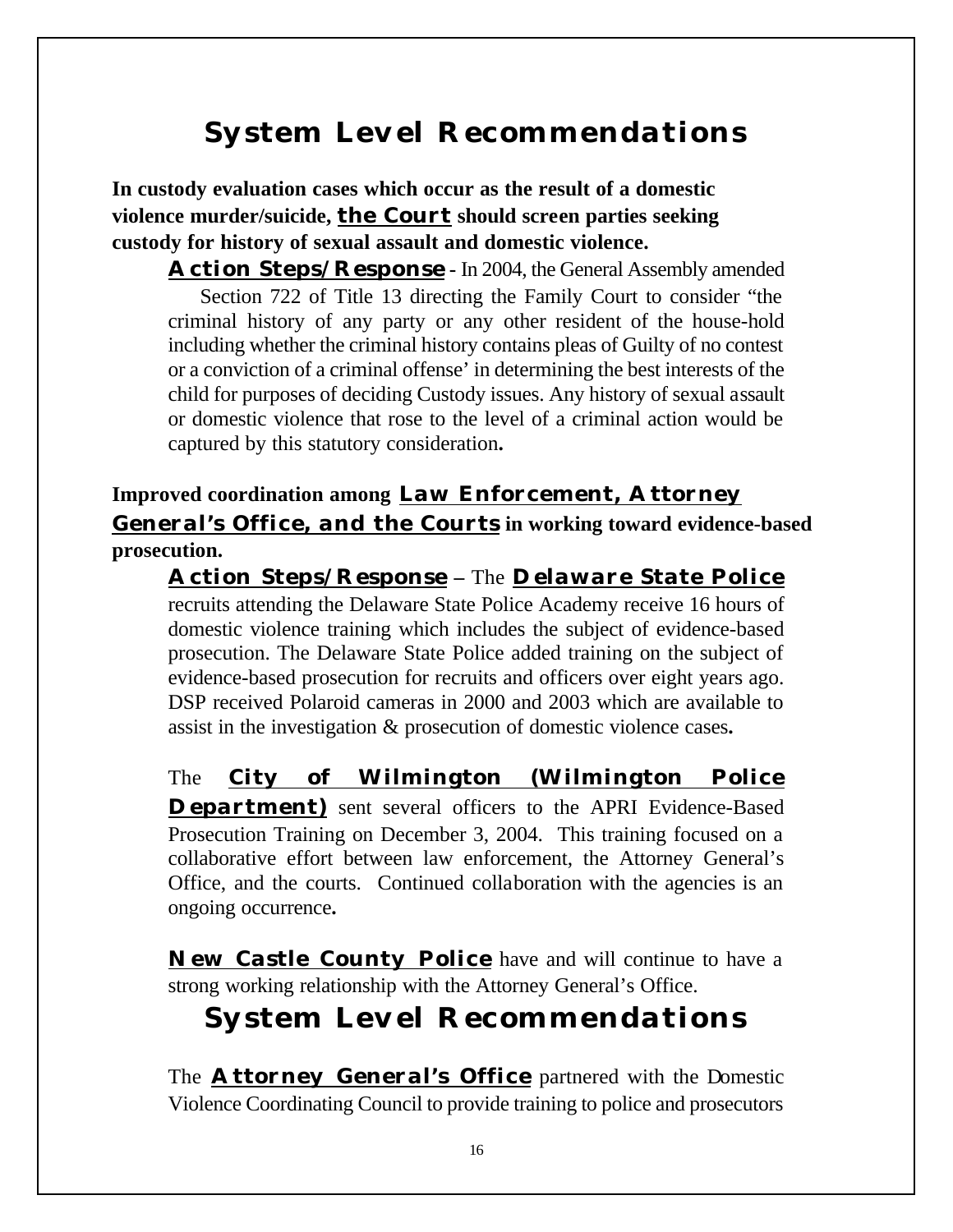throughout the state on techniques needed for successful victimless prosecution. The training provided by the American Prosecutor's Research Institute included information on the Crawford decision, issued by the U. S. Supreme Court, the impact of which has limited the use of victimless prosecution.

The **Family Court** stands ready and able to hear any case within its jurisdiction, the decision to prosecute a case largely rests the Attorney General's Office.

**Superior Court** will respond to any suggested means of improving coordination of evidence-based prosecution among Law Enforcement, the Attorney General's Office and the courts.

### **Probation & Parole should review their criteria for placing offenders in domestic violence specialized case loads.**

**Action Steps/Response -** Reviewing the criteria for domestic violence cases is an ongoing process for Probation & Parole. Managers and Supervisors recently reviewed new domestic violence policies and specific supervision standards were developed for cases designated as First Offender's Program.

### **Probation & Parole Domestic Violence Unit should conduct a minimum of one unannounced urine screen during supervision of dv cases.**

**Action Step/Response –** This recommendation was included in the new policy for Domestic Violence and is required as part of the supervision standards for Probation & Parole.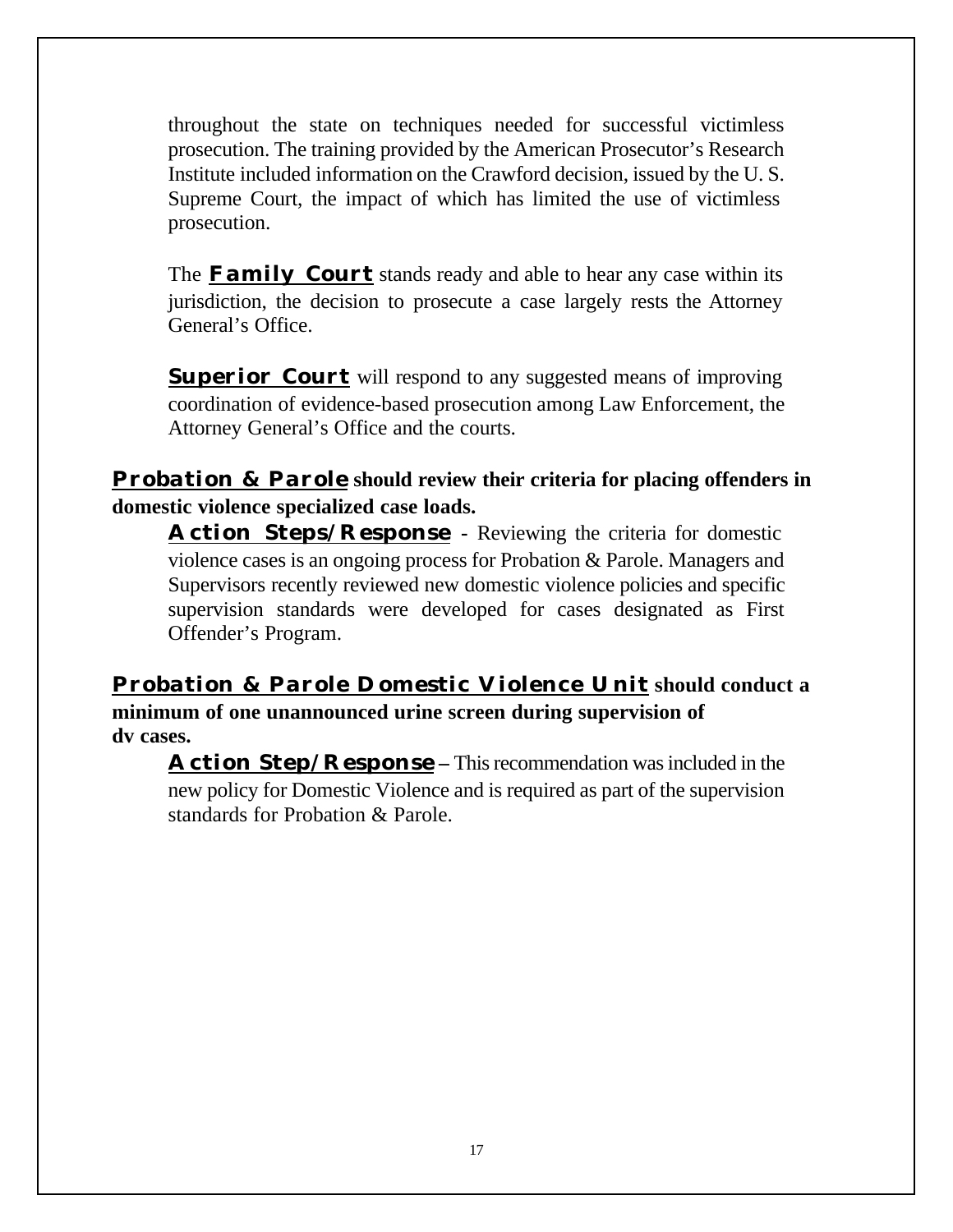# **System Level Recommendations**

**Domestic Violence Coordinating Council staff should research the feasibility of using Global Positioning Units in domestic violence cases.**

**Action Steps/Response –** In working on this recommendation, the DVCC learned that the Department of Correction, (Probation and Parole) is researching use of GPU technology and will inform the Coordinating Council of their findings.

### **The Domestic Violence Coordinating Council should establish an Education Subcommittee.**

**Action Steps/Response** – The Executive Committee of the Domestic Violence Coordinating Council authorized creation of the DVCC Education Subcommittee.

**Recommendation for the Violent Crimes Compensation Board, If the VCCB does not currently do so, it is recommended that they provide funding for counseling services for children of perpetrators in domestic violence homicide cases.**

**Action Steps/Response** - As contained in TITLE 11 Chapter 90 § 9020 of the Delaware Code; (a) The costs of psychological assessment done for the purposes of evaluating the mental health needs of a child victim may be paid from the Victim's Compensation Fund and (b) The costs of short term counseling, as defined by the Board, for the purposes of meeting the mental health needs of a child victim may be paid from the Victim's Compensation Fund.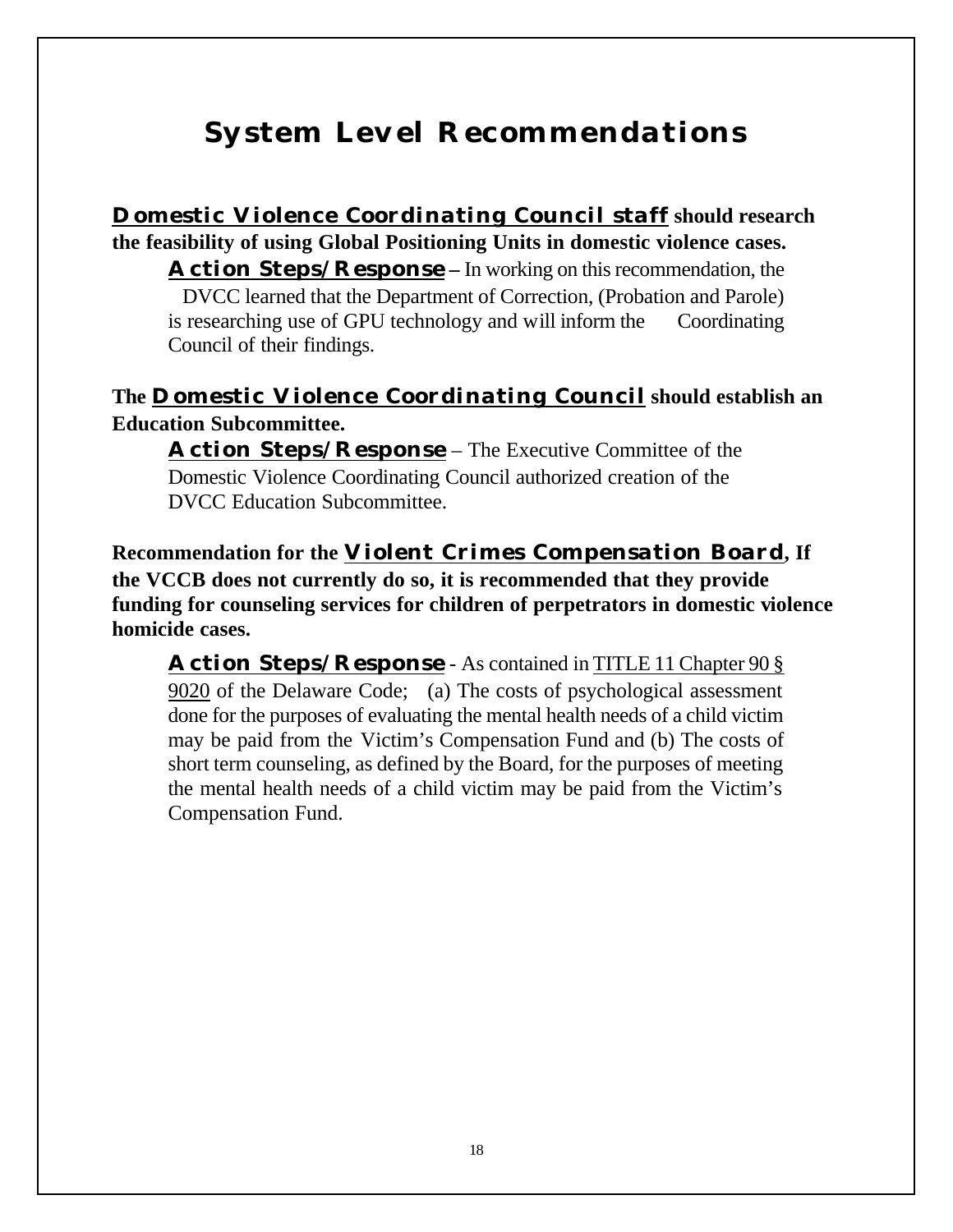# **Policy Level Recommendations**

**All Law Enforcement agencies should, as a part of their standard operating procedures, follow the Memorandum of Understanding (MOU) established among Law Enforcement, The Children's Department, and the Department of Justice.**

**Action Steps/Response** *-* **New Castle County Police Department** strongly supports the Domestic Violence Fatal Incident Review Team's Recommendations for Law Enforcement and will continue to follow the Memorandum of Understanding (MOU) established among Law Enforcement, the Children's Department, and the Department of Justice (DOJ).

The **Wilmington Police Department Victim Services** Coordinator, Mona Bayard, is serving on the committee working to update the Memorandum of Understanding.

The **Delaware State Police** have and will continue to work within the guidelines established by the Memorandum Of Understanding adopted in 1989 and revised in 1998.

**Law enforcement agencies should make immediate notification to the Division of Family Services in domestic violence fatality cases where the parties have minor children.**

**Action Steps/Response** *-* The **Delaware State Police** officers make immediate notification the Division of Family Services in domestic violence fatality cases where the parties have minor children.

It has been the policy of **New Castle County Police Department** to immediately notify the Division of Family Services whenever minor children are involved in Domestic Violence cases, whether minor or fatal in nature.

The **City of Wilmington (Wilmington Police Department**), as per Directive 6.19 Section I.C4. (2003); Whenever a child is injured or put in danger as a result of a domestic

# **Policy Level Recommendations**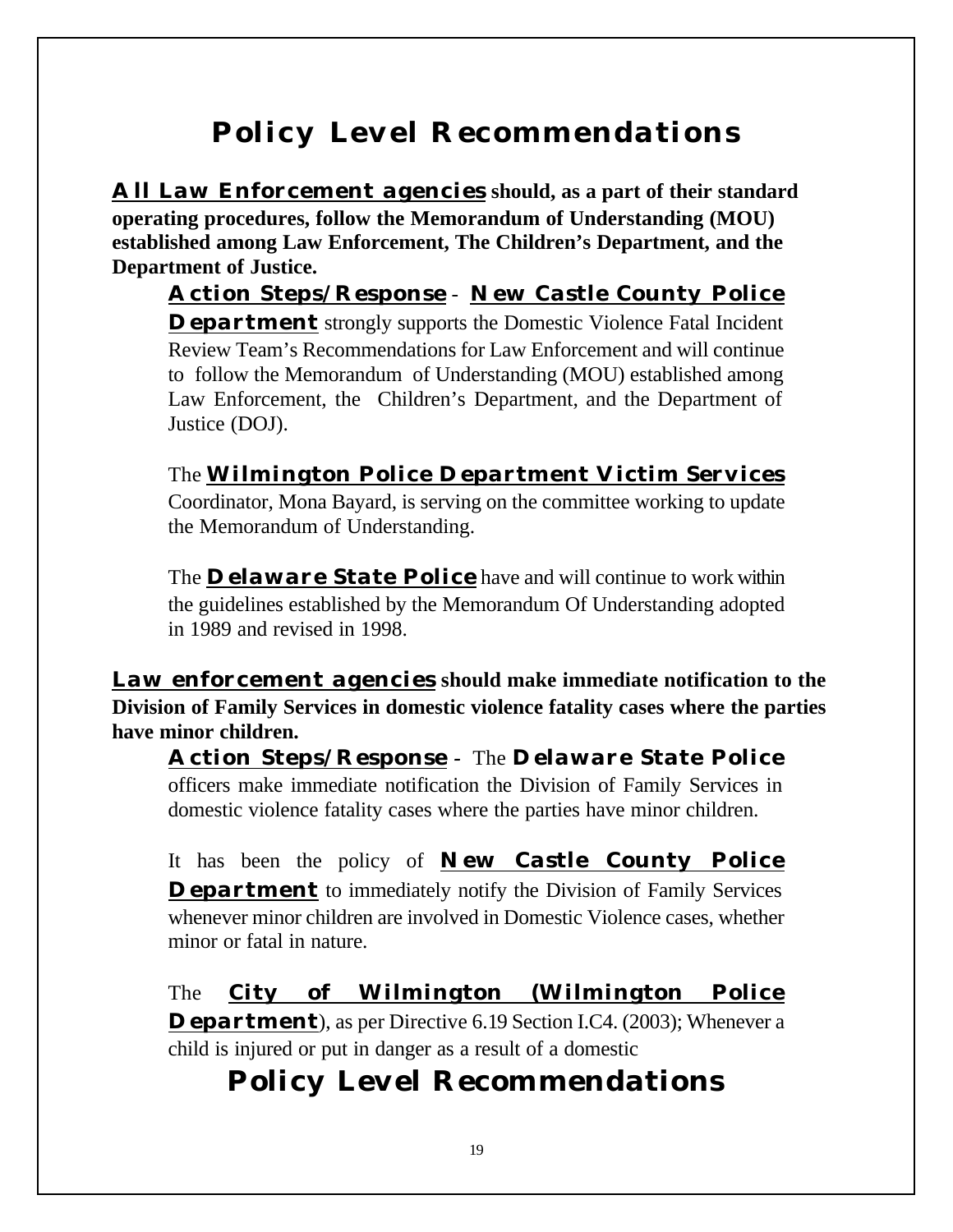violence complaint, it shall be the responsibility of the officer(s) investigating the complaint to contact the on-call worker at Division of Family Services immediately and advise them of the situation. It shall be documented in the officer(s) report, whether the on-call worker responded and what action was taken.

**The Domestic Violence Coordinating Council should convene an Ad Hoc Group (to include victims) to formulate a protocol for reporting domestic violence offenses by therapists and health care professions.**

**Action Steps/Response –** The DVCC Medical Subcommittee will review and consider this recommendation.

### **The Domestic Violence Coordinating Council should develop a pilot project for Domestic Violence Court in Delaware***.*

**Action Steps/Response –** The Coordinating Council is actively involved with Family Court in the development of a pilot Domestic Violence Court in Delaware*.*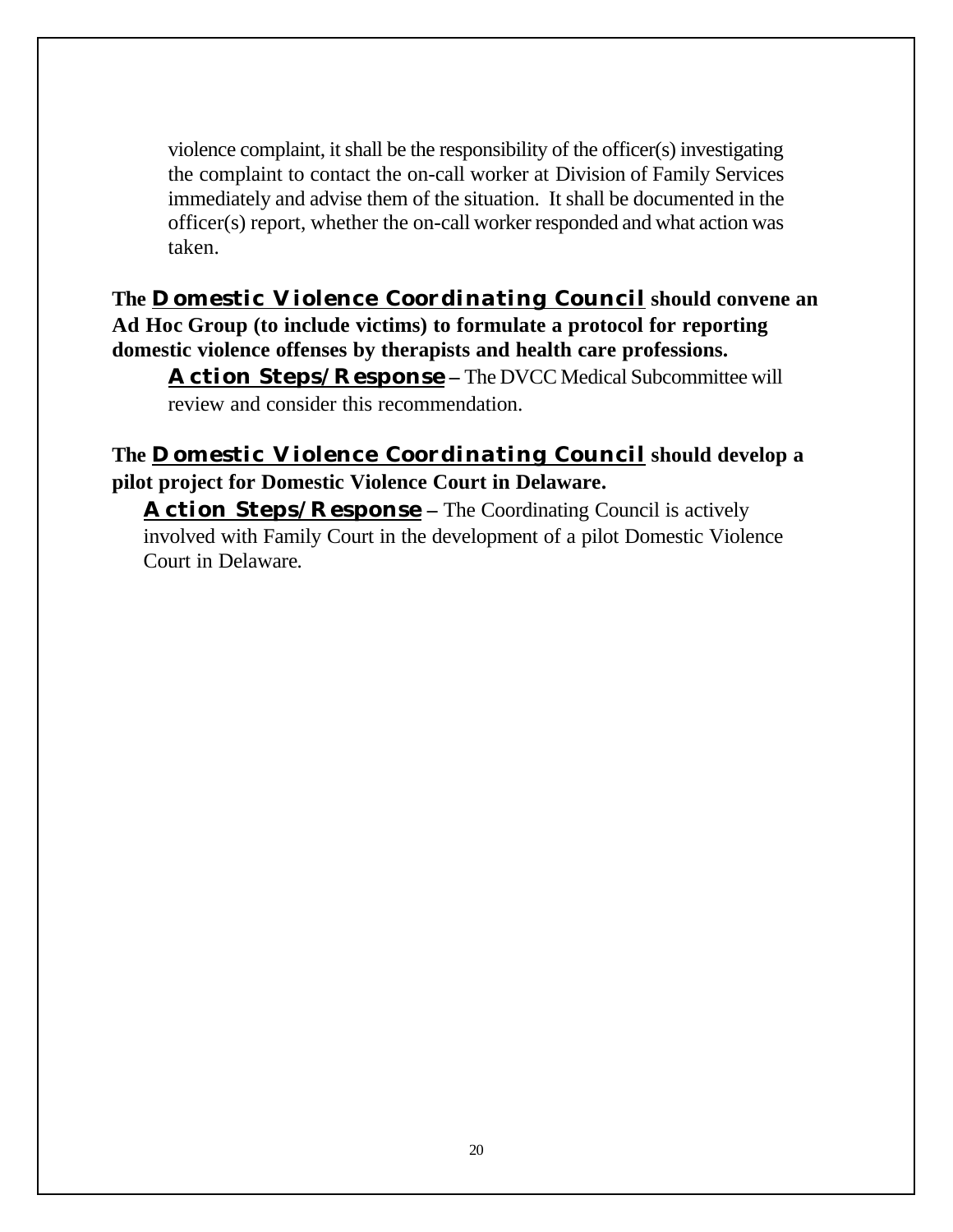#### **APPENDIX I**

#### Lexstat 13 DEL. C. 2105

### **DELAWARE CODE ANNOTATED Copyright @ 1975-2002 by The State of Delaware All rights reserved.**

### **\*\*\*CURRENT THROUGH DECEMBER 2001\*\*\* \*\*\* (2001 REGULAR SESSION OF THE 141ST GENERAL ASSEMBLY)\*\*\* \*\*\*ANNOTATIONS CURRENT THROUGH APRIL 2002\*\*\***

#### TITLE 13. DOMESTIC RELATIONS

**CHAPTER 21. DOMESTIC VIOLENCE COORDINATING COUNCIL** Go to Code Archive Directory For This Jurisdiction

13 Del. C. § 2105 (2001)

#### **§ 2105. Fatal incident reviews.**

(a) The Council shall have the power to investigate and review, through a Review Team, the facts and circumstances of all deaths that occur in Delaware as a result of domestic violence. This review shall include both homicides and suicides resulting from domestic violence. The review of deaths involving criminal investigations will be delayed for a least 6 months, and will under no circumstances begin until authorized by the Attorney General's office. Any case involving the death of a minor (any child under the age of 18) related to domestic violence will be reviewed jointly by the appropriate regional Team of the Child Death Review Commission and the domestic violence Fatal Incident Review Team. The death of a minor will only be reviewed by the domestic violence Fatal Incident Review Team where the minor's parents or guardians were involved in an abusive relationship and the minor's death is directly related to that abuse.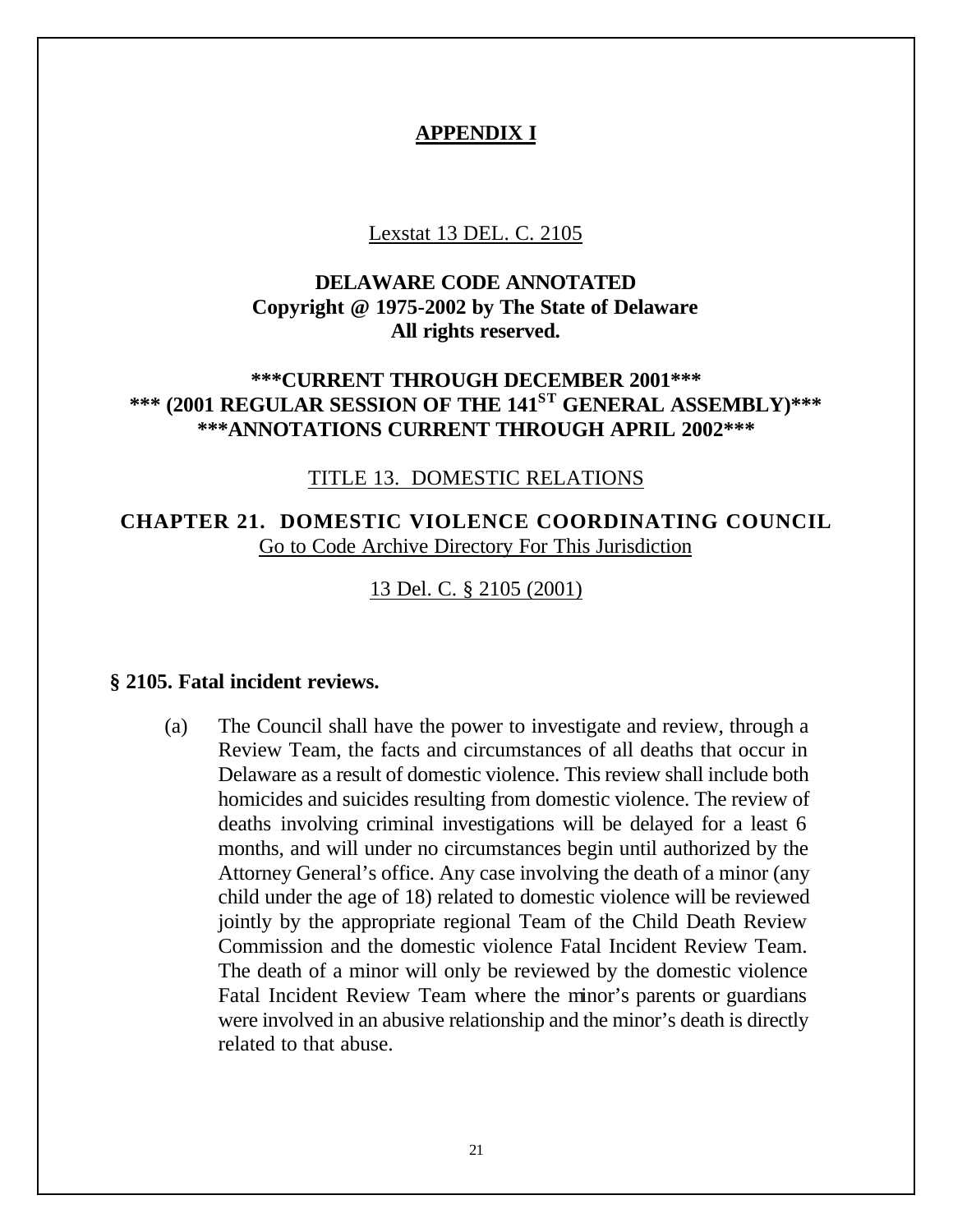(b) There shall be a Fatal Incident Review Team that will be co-chaired by 2 members of the Coordinating Council to be elected by the Council. In addition to the co-chairs, the Review Team shall consist of 6 other core members: the Attorney General or his or her designee, the Director of the Division of Family Services or his or her designee, the chair of the Domestic Violence Task Force or his or her designee, the Chief Judge of the Family Court or his or her designee, the Chief Magistrate of the Justice of the Peace Courts or his or her designee and a law enforcement officer to be appointed by the Delaware Chiefs of Police Council. All members of the Review Team, plus other individuals invited to participate, shall be considered part of the Review Team for a particular case or incident. The Review Team shall invite other law enforcement personnel to serve and participate as full members of a Review Team in any case in which a law enforcement agency has investigated the death under review or any prior domestic violence incident involving the decedent. The Review Team may also invite other relevant persons to serve on an ad-hoc basis and participate as full members of the Review Team for a particular review. Such persons may include, but are not limited to, individuals with particular expertise that would be helpful to the Review Team, representatives from those organizations or agencies that had contact with or provided services to the individual prior to his or her death, that individual's abusive partner or family member and/or the alleged perpetrator of the death.

(c) A Review Team shall be convened by the co-chairs of the Review Team on an as-needed basis and may also be convened by any 2 other members of the Review Team.

(d) As part of any review, a Review Team shall have the power and authority to administer oaths and to compel the attendance of witnesses whose testimony is related to the death under review and the production of records related to the death under review by filing a praecipe for a subpoena, through the office of the Attorney General, with the Prothonotary of any County of this State. Such a subpoena will be effective throughout the State and service of such subpoena will be made by any sheriff. Failure to obey such a subpoena will be punishable according to the Rules of the Superior Court.

(e) Each Review Team shall prepare a report, to be maintained by the Review Team, including a description of the incident reviewed, and the findings and recommendations of the Review Team.

(f) Findings and recommendations by the Team shall be adopted only upon a 60 percent vote of participating members of the Review Team.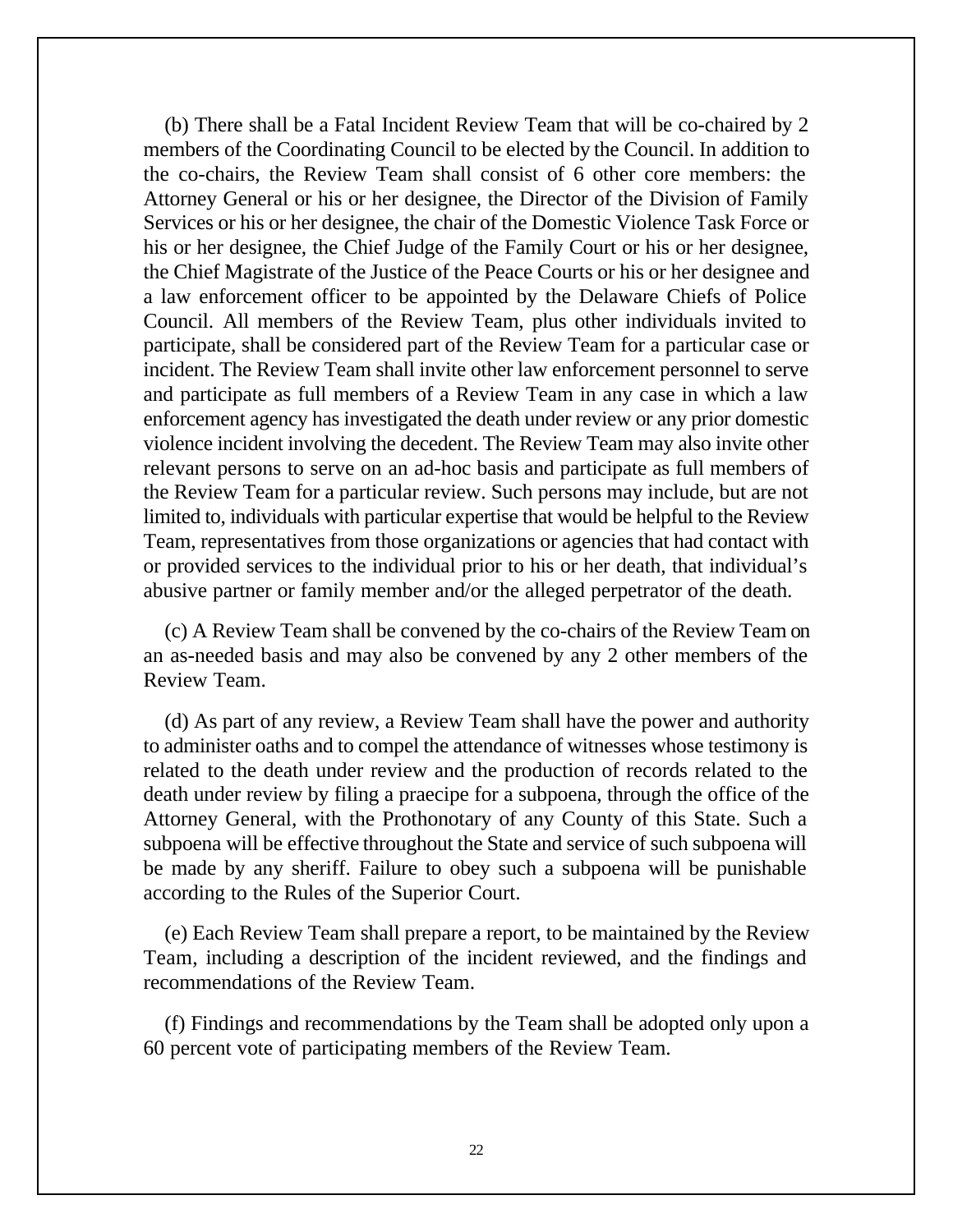(g) The Review Team shall establish rules and procedures to govern each review prior to the first review to be conducted. The Review Team shall issue an annual report to the Domestic Violence Coordinating Council summarizing in an aggregate fashion all findings and recommendations made over the year by each Review Team and describing any systemic changes that were effectuated as a result of the Teams" work. The report shall not identify the specific case or case review that led to such findings and recommendations.

(h) The review process, and any records created therein, shall be exempt from the provisions of the Freedom of Information Act in Chapter 100 of Title 29. The records of any such review, including all original documents and documents produced in the review process with regard to the facts and circumstances of each death, shall be confidential, shall be used by the Coordinating Council only in the exercise of its proper function and shall not be disclosed. The records and proceedings shall not be available through court subpoena and shall not be subject to discovery. No person who participated in the review nor any member of the Domestic Violence Coordinating Council shall be required to make any statement as to what transpired during the review or information collected during the review. Statistical data and recommendations based on the reviews, however, may be released by the Coordinating Council at its discretion.

(i) Members of the Domestic Violence Coordinating Council, members of the Review Team and members of each Review Team, as well as their agents or employees, shall be immune from claims and shall not be subject to any suits, liability, damages or any other recourse, civil or criminal, arising from any act, proceeding, decision or determination undertaken or performed or recommendation made, provided such persons acted in good faith and without malice in carrying out their responsibilities; good faith is presumed until proven otherwise, with the complainant bearing the burden of proving malice or a lack of good faith. No organization, institution or person furnishing information, data, testimony, reports or records to the Review Teams or the Coordinating Council as part of such an investigation shall, by reason of furnishing such information, be liable in damages or subject to any other recourse, civil or criminal. *(70 Del. Laws, c. 409, § 1.)*

#### **APPENDIX II**